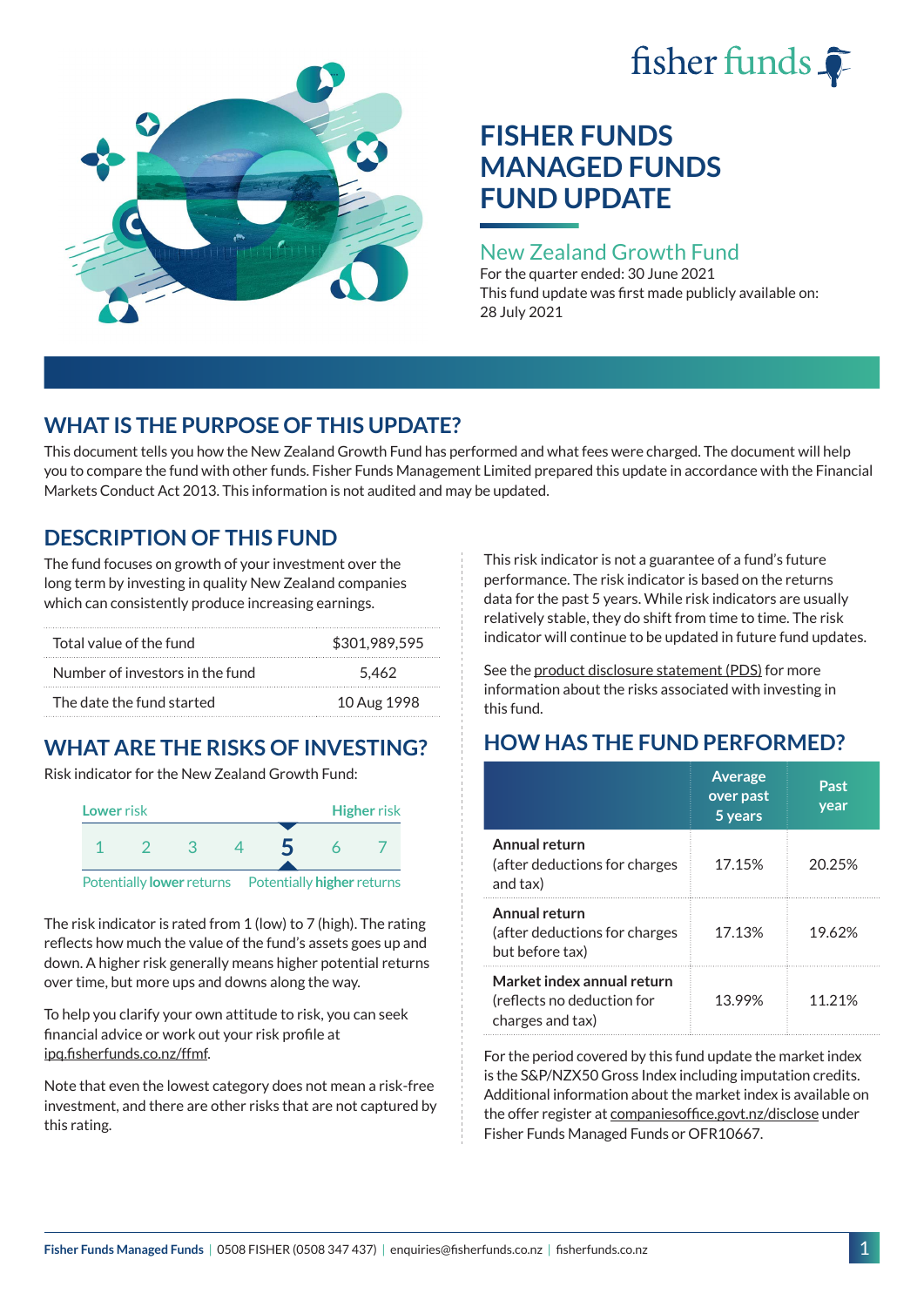## **ANNUAL RETURN GRAPH**



This shows the return after fund charges and tax for each of the last 10 years ending 31 March. The last bar shows the average annual return for the last 10 years, up to 30 June 2021.

**Important:** This does not tell you how the fund will perform in the future.

Returns in this update are after tax at the highest prescribed investor rate (PIR) of tax for an individual New Zealand resident. Your tax may be lower. The market index return reflects no deduction for charges and tax.

#### **WHAT FEES ARE INVESTORS CHARGED?**

Investors in the New Zealand Growth Fund are charged fund charges that include GST. In the year to 31 March 2021 these were:

|                                                       | % of net asset value |
|-------------------------------------------------------|----------------------|
| <b>Total fund charges</b>                             | 352%                 |
| Which are made up of:                                 |                      |
| <b>Total management and</b><br>administration charges | 1.40%                |
| Inding:                                               |                      |
| Manager's basic fee                                   | 1 27%                |
| Other management and<br>administration charges        | 0.13%                |
| Total performance-based fees <sup>1</sup>             | ን 12%                |

Small differences in fees and charges can have a big impact on your investment over the long term.

#### **EXAMPLE OF HOW THIS APPLIES TO AN INVESTOR**

Katie had \$10,000 in the fund at the start of the year and did not make any further contributions. At the end of the year, Katie received a return after fund charges were deducted of \$2,025 (that is 20.25% of her initial \$10,000). Katie did not pay other charges. This gives Katie a total return after tax of \$2,025 for the year.

#### **WHAT DOES THE FUND INVEST IN? Actual investment mix**

This shows the types of assets that the fund invests in.



#### **Target investment mix**

This shows the mix of assets that the fund generally intends to invest in.